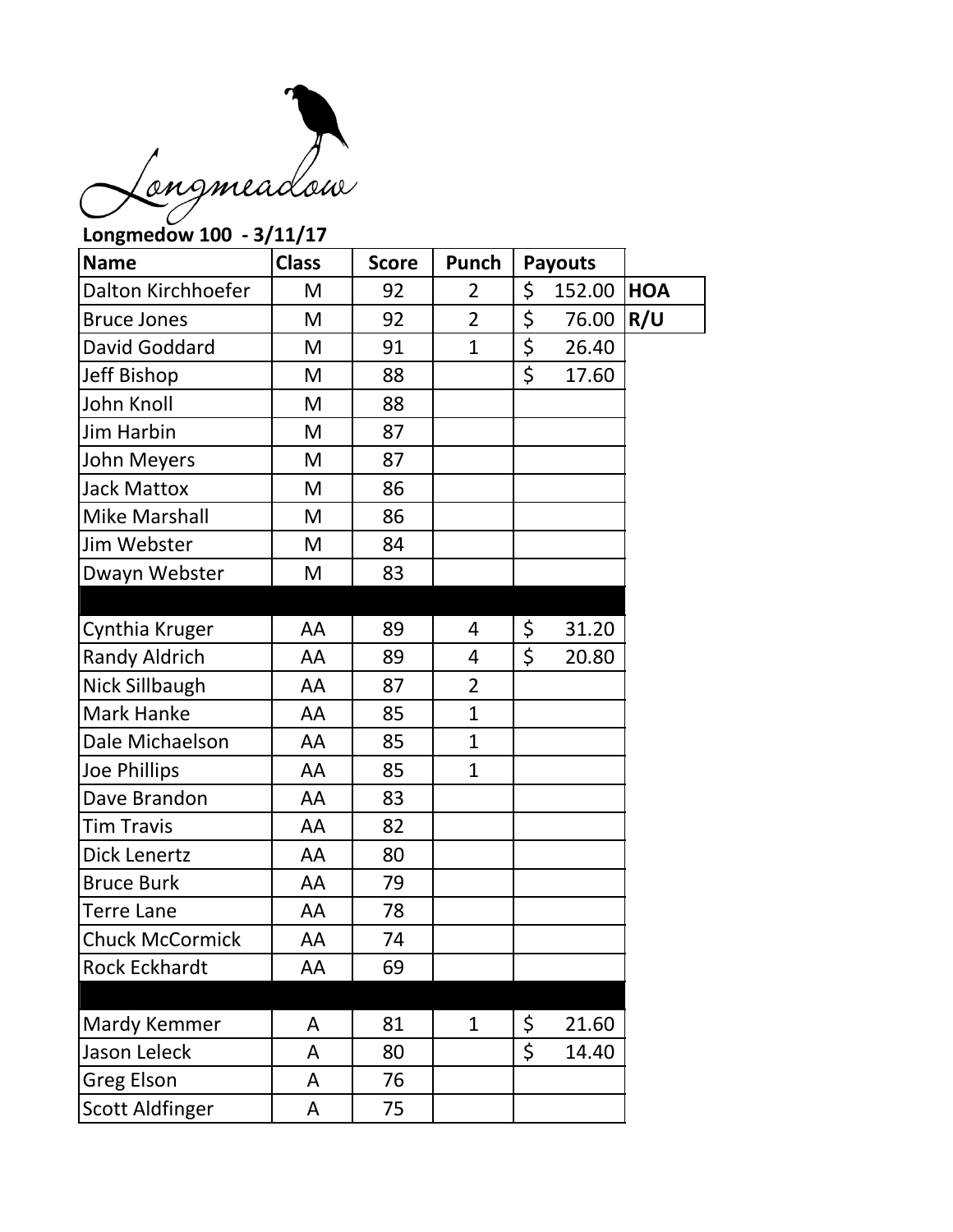| <b>Bill Noyce</b>      | A            | 74 |                |        |       |
|------------------------|--------------|----|----------------|--------|-------|
| Dave Sullivan          | A            | 74 |                |        |       |
| Jerry Severidt         | A            | 73 |                |        |       |
| <b>Trent Meininger</b> | A            | 71 |                |        |       |
| <b>Anthony Smith</b>   | A            | 63 |                |        |       |
|                        |              |    |                |        |       |
| David Zarlengo         | B            | 89 | $\mathbf{1}$   | \$     | 16.80 |
| <b>Chaz Freitag</b>    | B            | 79 |                | \$     | 11.20 |
| <b>Frank Mihoda</b>    | B            | 78 |                |        |       |
| Jack Lake              | B            | 75 |                |        |       |
| <b>Steve Perry</b>     | B            | 73 |                |        |       |
| David Dame             | B            | 68 |                |        |       |
| Keith Westfall         | B            | 61 |                |        |       |
|                        |              |    |                |        |       |
| <b>Bob Briggs</b>      | C            | 82 | $\mathbf{1}$   | \$     | 19.20 |
| <b>Tom Spall</b>       | C            | 79 |                | \$     | 12.80 |
| Deb Jones              | $\mathsf C$  | 78 |                |        |       |
| <b>Roxy Haines</b>     | $\mathsf C$  | 74 |                |        |       |
| Gary Benson            | $\mathsf{C}$ | 71 |                |        |       |
| Jonathan Arkley        | $\mathsf C$  | 66 |                |        |       |
| Don Graeff             | $\mathsf C$  | 61 |                |        |       |
| <b>Tom Saunders</b>    | $\mathsf C$  |    |                |        |       |
|                        |              |    |                |        |       |
| <b>Jarred Griess</b>   | D            | 78 | 1              | \$     | 14.40 |
| Dave Spradlin          | D            | 76 |                | ς<br>٢ | 9.60  |
| Makayla Dame           | D            | 70 |                |        |       |
| Mark Fisher            | D            | 67 |                |        |       |
| Doug Holgerson         | D            | 65 |                |        |       |
| <b>Martin Metsker</b>  | D            | 51 |                |        |       |
|                        |              |    |                |        |       |
| Dave Ogard             | E            | 74 | 4              | \$     | 33.60 |
| Jerry Bozarth          | E            | 71 | $\overline{2}$ | \$     | 22.40 |
| <b>Ben Martinez</b>    | E            | 70 | $\overline{1}$ |        |       |
| <b>Bill White</b>      | E            | 70 |                |        |       |
| <b>Steve Hippe</b>     | E            | 66 |                |        |       |
| <b>Gary Worrall</b>    | E            | 66 |                |        |       |
| Paul Rupprecht         | E            | 64 |                |        |       |